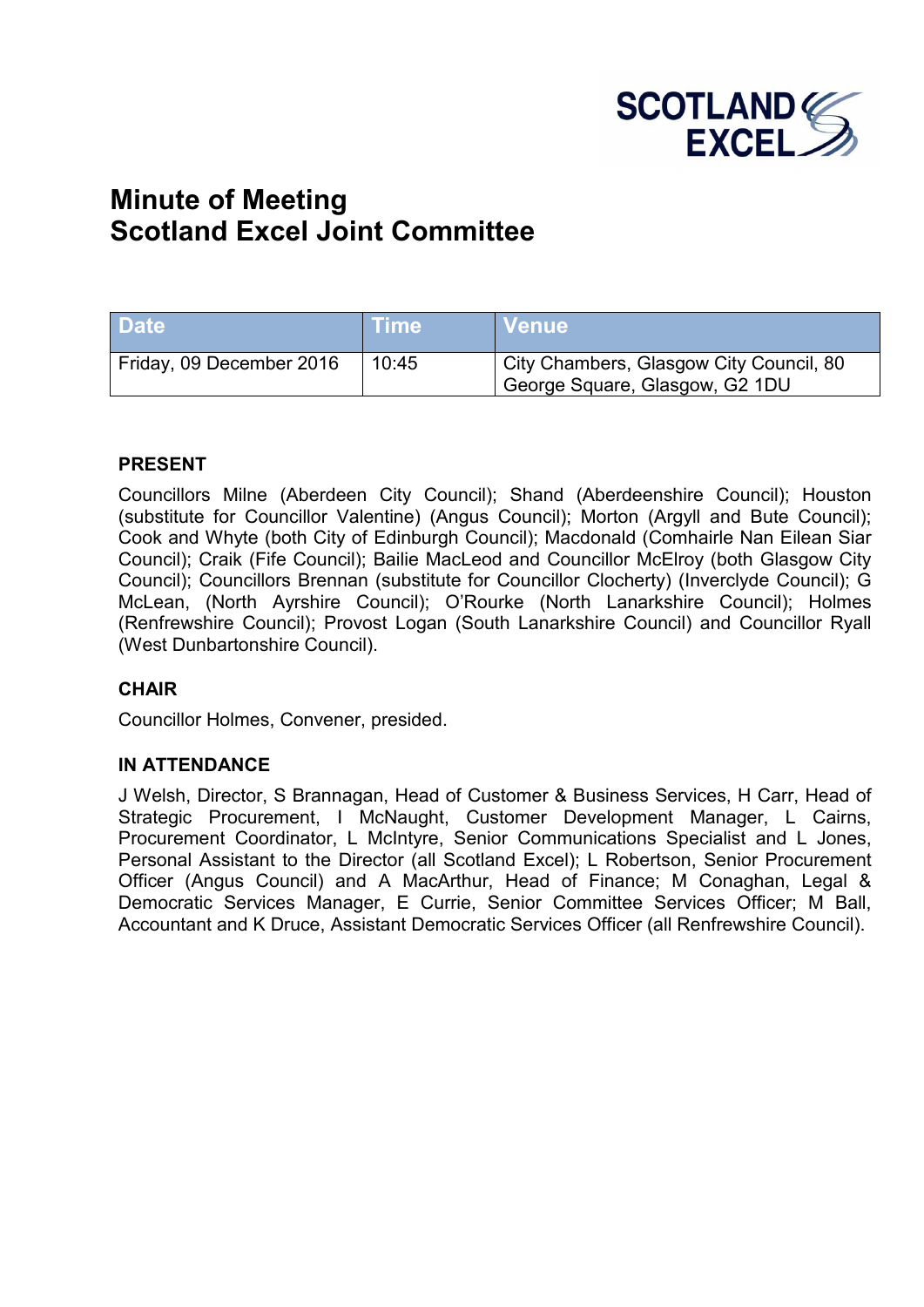## **APOLOGIES**

Councillors Young (Aberdeen City Council); Howatson (Aberdeenshire Council); Valentine (Angus Council); Rankin (City of Edinburgh); McGill (Clackmannanshire Council); Dykes (Dumfries and Galloway Council); Bailie Sawers (Dundee City Council); Councillors Roberts (East Ayrshire Council); Murray (Falkirk Council); Councillors Fernie (Highland Council); Clocherty (Inverclyde Council); Spowart (North Lanarkshire Council); Stockan (Orkney Islands Council); Kellas (Perth and Kinross Council); Mitchell (Scottish Borders Council); Westlake (Shetland Islands Council); Reid (South Ayrshire Council); Wardhaugh (South Lanarkshire Council); and McMillan (West Lothian Council).

## **DECLARATIONS OF INTEREST**

There were no declarations of interest intimated prior to the commencement of the meeting.

Prior to the start of the meeting the Convener welcomed Councillors Brennan (Inverclyde Council), Houston (Argyll & Bute Council) and McGill (Clackmannanshire Council) to the meeting.

## 1(a) **MINUTE OF JOINT COMMITTEE**

There was submitted the Minute of the meeting of the Joint Committee held on 17 June 2016.

**DECIDED:** That the Minute be approved.

## 1(b) **MINUTES OF EXECUTIVE SUB-COMMITTEE**

There were submitted the Minutes of the meetings of the Executive Sub-committee held on 17 June, 16 September and 18 November 2016.

**DECIDED:** That the Minutes be approved.

## 1(c) **MINUTE OF CHIEF EXECUTIVE OFFICERS MANAGEMENT GROUP**

There was submitted the Minute of the Chief Executive Officers Management Group held on 7 November 2016.

**DECIDED:** That the Minute be noted.

#### **SEDERUNT**

Councillors Morton and Whyte entered the meeting during consideration of the following item of business.

# 2 **AUDITED ANNUAL ACCOUNTS 2015/2016**

Under reference to item 2 of the Minute of the meeting of the Executive Subcommittee held on 16 September 2016 there was submitted a joint report by the Treasurer and the Director of Scotland Excel relative to the audited annual accounts for Scotland Excel for 2015/16.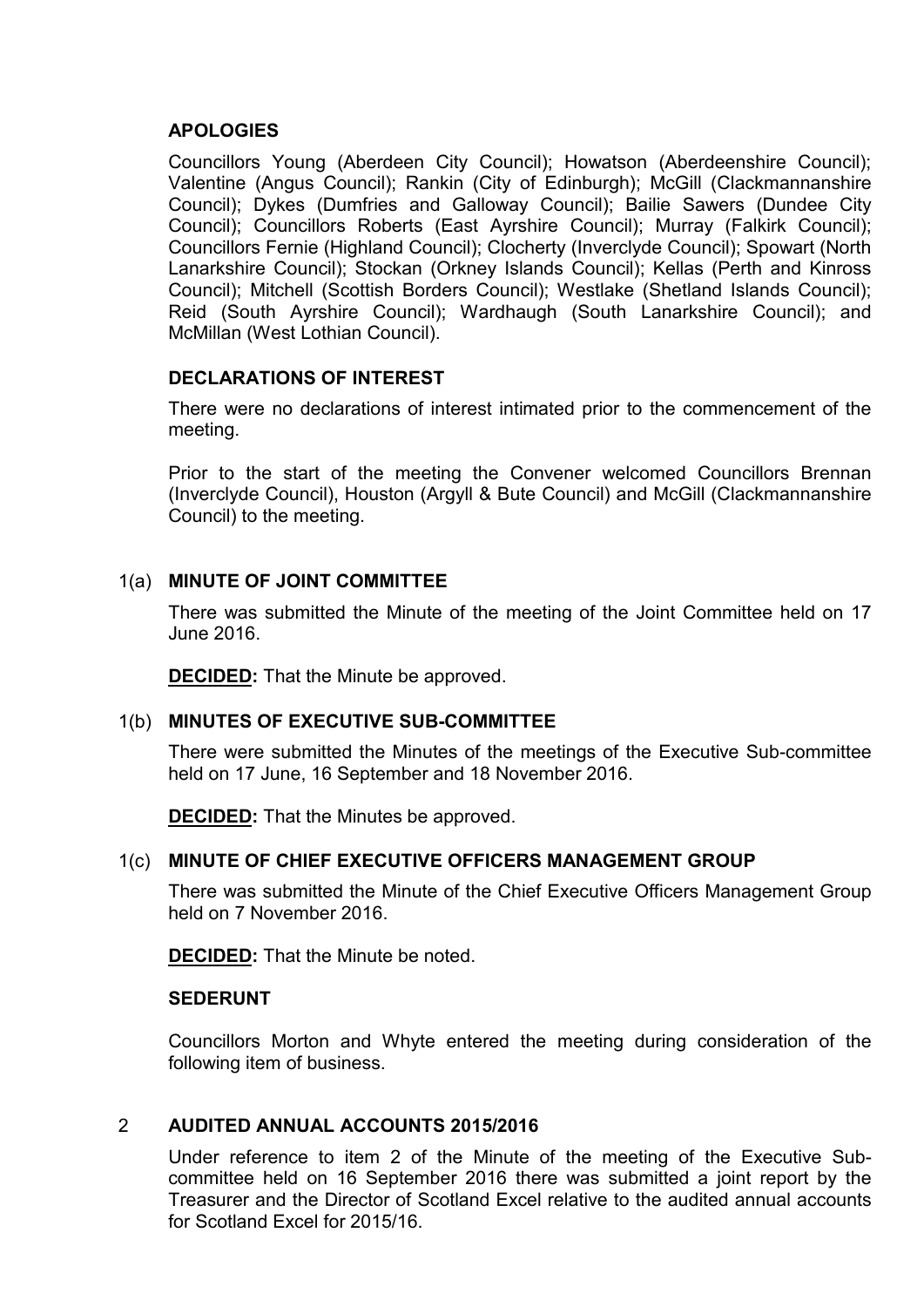The report intimated that the audit certificate issued by Audit Scotland provided an unqualified opinion that the annual accounts presented a true and fair view of the financial position of the Joint Committee as at 31 March 2016, in accordance with the accounting policies detailed in the accounts. A report on the 2015/16 audit by Audit Scotland was also attached to the report.

It was noted that the Executive Sub-committee had approved the audited annual accounts 2015/16 for signature.

**DECIDED:** That the report be noted.

## 3 **SCOTLAND EXCEL SCHEME OF DELEGATED FUNCTIONS**

Under reference to item 10 of the Minute of the meeting of this Joint Committee held on 17 June 2016 there was submitted a report by the Clerk seeking approval of the revised Scotland Excel Scheme of Delegations, a copy of which was appended to the report.

**DECIDED:** That the revised Scotland Excel Scheme of Delegations, as appended to the report, be approved.

## 4 **REVIEW OF STANDING ORDERS RELATING TO CONTRACTS**

Under reference to item 2 of the Minute of the meeting of the Executive Subcommittee held on 18 November 2016 there was submitted a report by the Clerk relative to revised Standing Orders Relating to Contracts, a copy of which was appended to the report.

**DECIDED:** That the revised Standing Orders Relating to Contracts, as appended to the report and which had been approved by the Executive Sub-committee on 18 November 2016, be noted.

## 5 **SUSTAINABLE PROCUREMENT STRATEGY**

There was submitted a report by the Director of Scotland Excel relative to a new Sustainable Procurement Strategy for Scotland Excel, a copy of which was appended to the report.

The report intimated that the revised strategy had been developed following a detailed review of the statutory guidance and best practice and was clearly aligned to the strategic priorities of local government. The strategy would support local government in meeting the challenge of delivering social benefits and contributing to economic growth. It also strengthened the consideration of social considerations such as workforce matters, including the Living Wage, and community benefits at the outset of a procurement exercise to ensure that overall value and potential social benefits were optimised.

The strategy built upon current practice and set out how Scotland Excel would best address recent changes in legislation, implement the new sustainable procurement duty and further incorporate sustainability into all of its procurement activity.

It was proposed that 'best value' be moved to the first consideration under the heading Economic Sustainability in the strategy. This was agreed.

## **DECIDED:**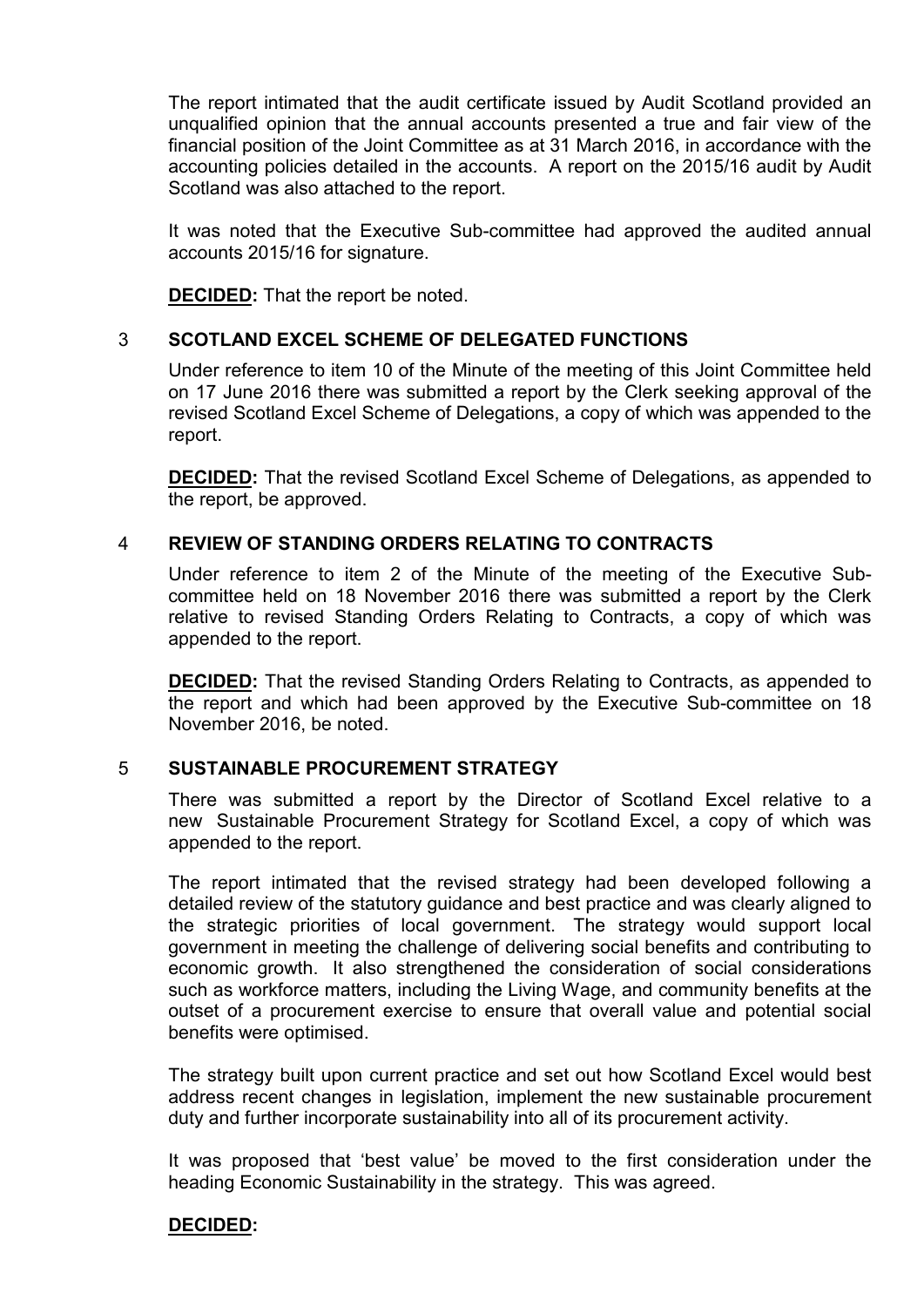(a) That the report be noted;

(b) That the new Scotland Excel Sustainable Procurement Strategy, as appended to the report, be approved; and

(c) That 'best value' be moved to the first consideration under the heading Economic Sustainability in the strategy.

## 6 **LEARNING AND DEVELOPMENT STRATEGY**

There was submitted a report by the Director of Scotland Excel relative to the proposed Scotland Excel Learning and Development (L&D) Strategy.

The report intimated that providing learning and development to members had been at the heart of Scotland Excel's strategic direction since inception. Increasingly however, the local government community had highlighted the challenges of educating their workforce in a sustainable manner, supporting their continuous professional development through a mode which delivered practical results in the workplace. Scotland Excel had provided a one-day stand alone course delivered through an external training provider, the contract for which came to an end on 20 November 2016.

To inform the strategy, structured interviews were conducted across the local authority community capturing the communities' current and future needs nationally. A three-month pilot then implemented outcomes from the consultation followed by multiple lessons learned exercises.

An online learning platform had been created through the Scotland Excel Academy replicating best practice from Scotland's Higher Education community. The Academy would deliver a portfolio of multi-disciplinary L&D provision supporting procurement; leadership and management and project management knowledge, and the report detailed information for all programmes.

Each L&D programme supported a methodology comprising self-directed learning; face-to-face workshops and work based projects. The overarching objective was to impart practical knowledge to the learners that could be implemented in the learners' work based practice to realise tangible outcomes. The programmes would be accredited with the professional bodies resulting in the learners earning professionally recognised qualifications in addition to acquiring useful knowledge. As learners outgrew the academy, pathways had been established with regional academic partners where learners could continue their continuous professional development and lifelong learning.

It was proposed that reports be submitted to future meetings of the Joint Committee detailing the cost effectiveness of the strategy. This was agreed.

## **DECIDED:**

(a) That the progress of this strategy be noted;

(b) That the implementation of the Learning and Development Strategy be approved; and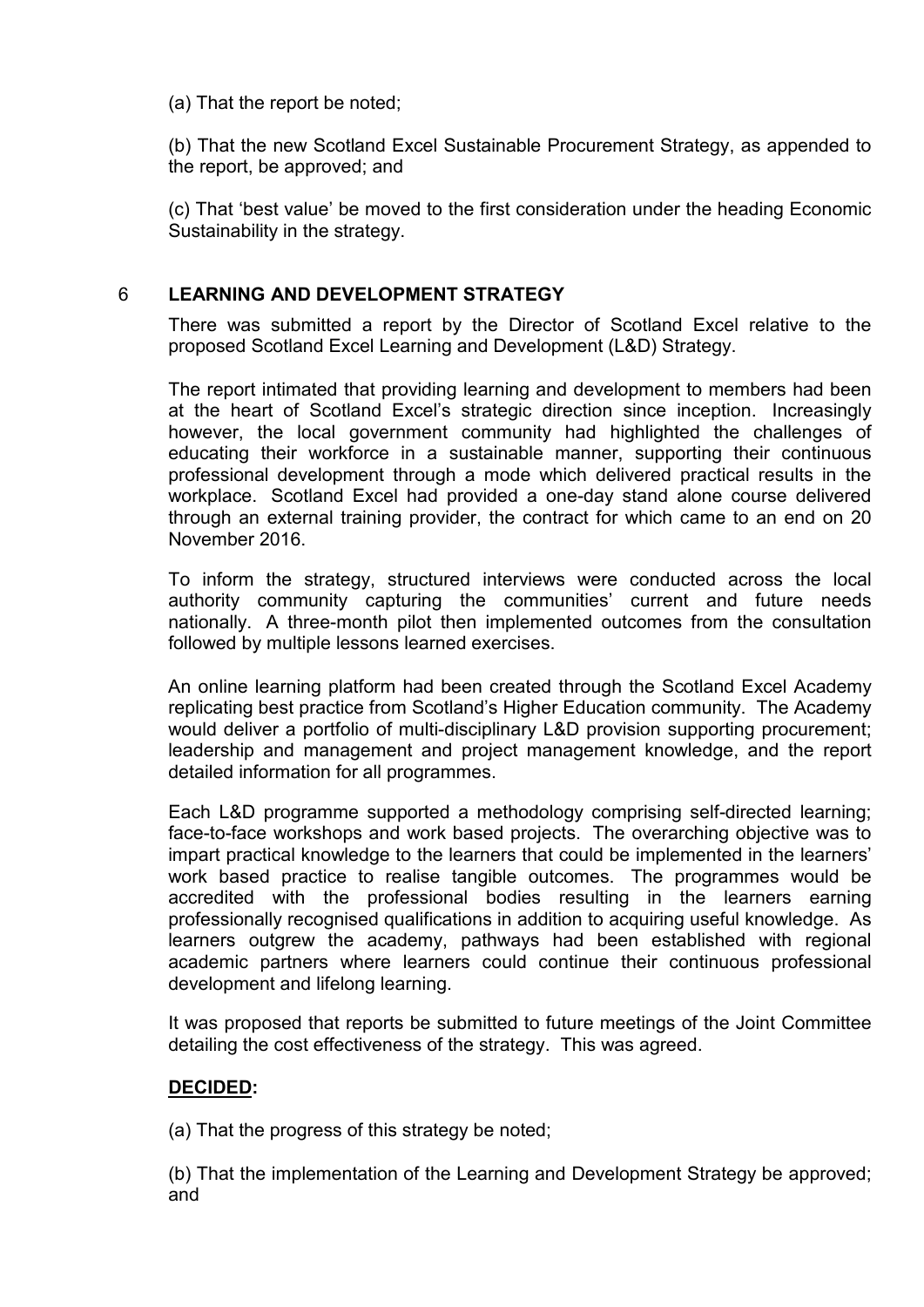(c) That reports be submitted to future meetings of the Joint Committee detailing the cost effectiveness of the strategy.

## 7 **ASSOCIATE MEMBER STRATEGY**

There was submitted a report by the Director of Scotland Excel relative to the work undertaken with regard to associate members.

The report intimated that Scotland Excel, as part of a three-year strategy, had sought to grow associate membership whilst maintaining focus on core membership. In order to formally document the approach, an associate member strategy had been developed. The strategy, which formed the appendix to the report, covered membership and services; competitive analysis; market strategy; key recommendations; target market; Arm's Length Organisations; reciprocal agreement; and membership fees.

The report recommended that further work be undertaken to ascertain a better third tier fee structure and that the possibility of a specific fee structure for housing associations be investigated. This was agreed.

It was proposed that the maximum fee for associate members be reviewed and that a report be submitted to a future meeting of the Joint Committee. This was agreed.

## **DECIDED:**

- (a) That the progress made be noted;
- (b) That the Associate Membership Strategy be approved;

(c) That further work be undertaken to ascertain a better third tier fee structure and that this be reported to a future meeting of the Joint Committee;

(d) That the possibility of a specific fee structure for housing associations be investigated and that the results be reported to a future meeting of the Joint Committee; and

(e) That the maximum fee for associate members be reviewed and that a report be submitted to a future meeting of the Joint Committee.

#### 8 **IMPLICATIONS FOR SCOTLAND EXCEL OF A UK EXIT FROM THE EUROPEAN UNION**

There was submitted a report by the Director of Scotland Excel relative to the implications, from a procurement perspective, for Scotland Excel and member councils, as a result of a UK exit from the European Union (EU).

The report intimated that much of UK public procurement was regulated by EU rules which were set out in core EU Treaties and directives and that the Procurement Reform (Scotland) Act 2014 had been designed to dovetail with these directives and treaties. The significant uncertainty surrounding the implications of a UK exit from the EU applied to the future of public procurement.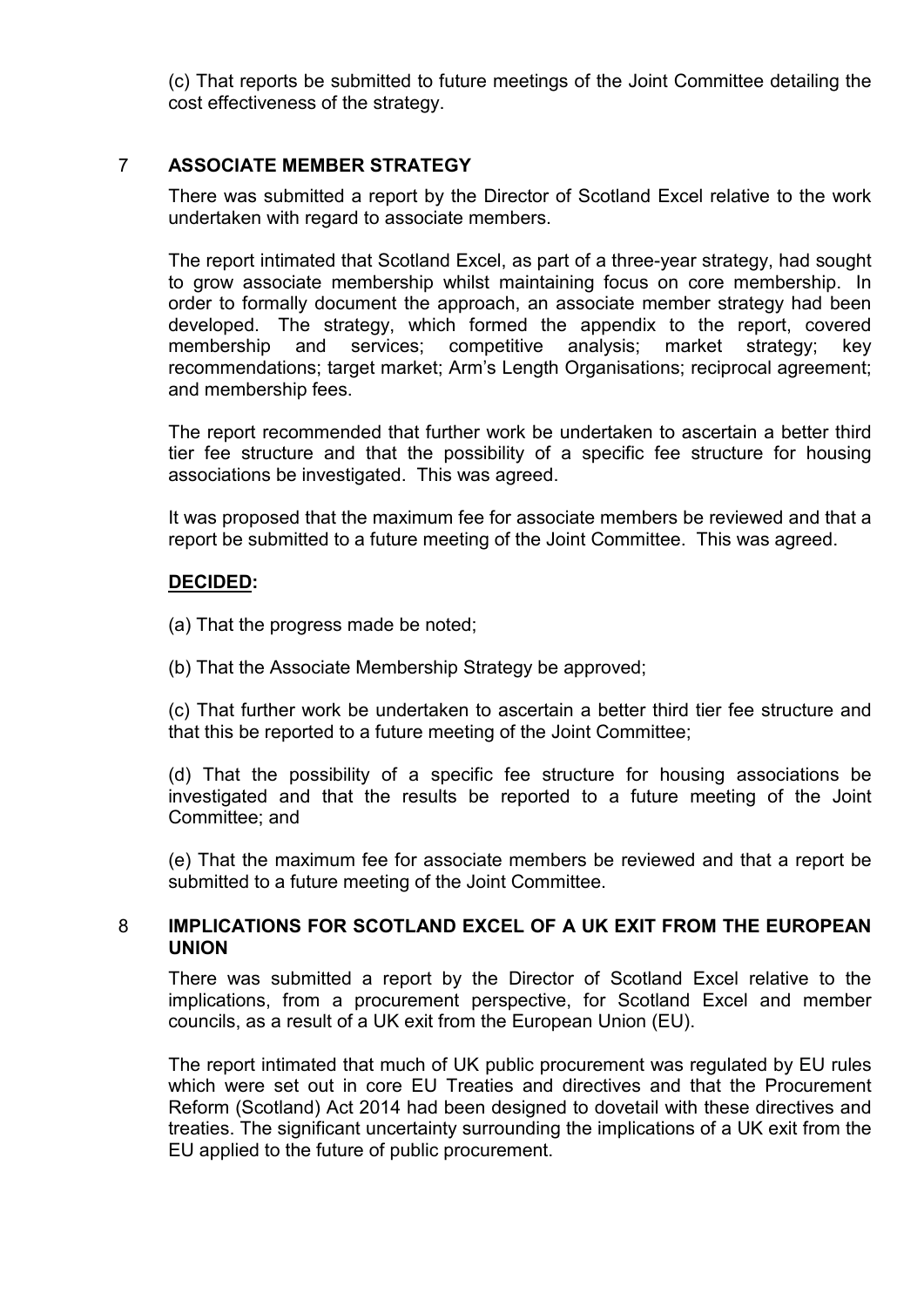If the UK government negotiated a deal with the EU which retained single market access, continued compliance with EU procurement law, in part or in full, was expected to form part of that deal. It was not clear whether Scotland would be able to secure a separate deal regarding access to the single market. As in the case of a UK deal, continued compliance with EU public procurement law would be likely to form part of any such agreement for Scotland to remain in the single market.

The report provided information in relation to economic interests and the impacts on businesses. Scotland Excel would continue to follow the pricing review requirements agreed with all participating suppliers at the award stage as a condition of contract.

**DECIDED:** That the report be noted.

## 9 **UPDATE ON THE CONTRACT DELIVERY PLAN**

There was submitted a report by the Director of Scotland Excel relative to the progress against the 2016/17 contract delivery plan.

Appendix 1 to the report detailed the contracts to be renewed; Appendix 2 to the report detailed new contracts to be developed and delivered in 2016/17 and Appendix 3 to the report detailed contracts with extension options and contract management activity ongoing in 2016/17.

**DECIDED:** That the progress made to date be noted.

#### 10 **OPERATING PLAN 2015/2016**

Under reference to item 3 of the Minute of the meeting of this Joint Committee held on 17 June 2016 there was submitted a report by the Director of Scotland Excel relative to the progress made against operating plan activities and commitments during 2016/17.

The report intimated that in June 2015 the Joint Committee approved a new threeyear strategy and rolling annual operating plan. From April 2016, quarterly reports were being produced to track Scotland Excel's performance against operating plan activities and these reports summarised the progress made against the priorities identified each year using a 'traffic light' symbol which provided a quick guide to the status of each action. Appendix 1 to the report provided an update on progress made during the first six months of the 2016/17 financial year and updates on ten key performance indicators (KPIs) agreed at the meeting of the Joint Committee held on 17 June 2016.

The report highlighted that progress reports would be produced at the end of each quarter and submitted to the Executive Sub-committee at their next scheduled meeting. Half yearly and annual reports would also be submitted to future meetings of the Joint Committee.

**DECIDED:** That the progress made against the operating plan 2016/17 be noted.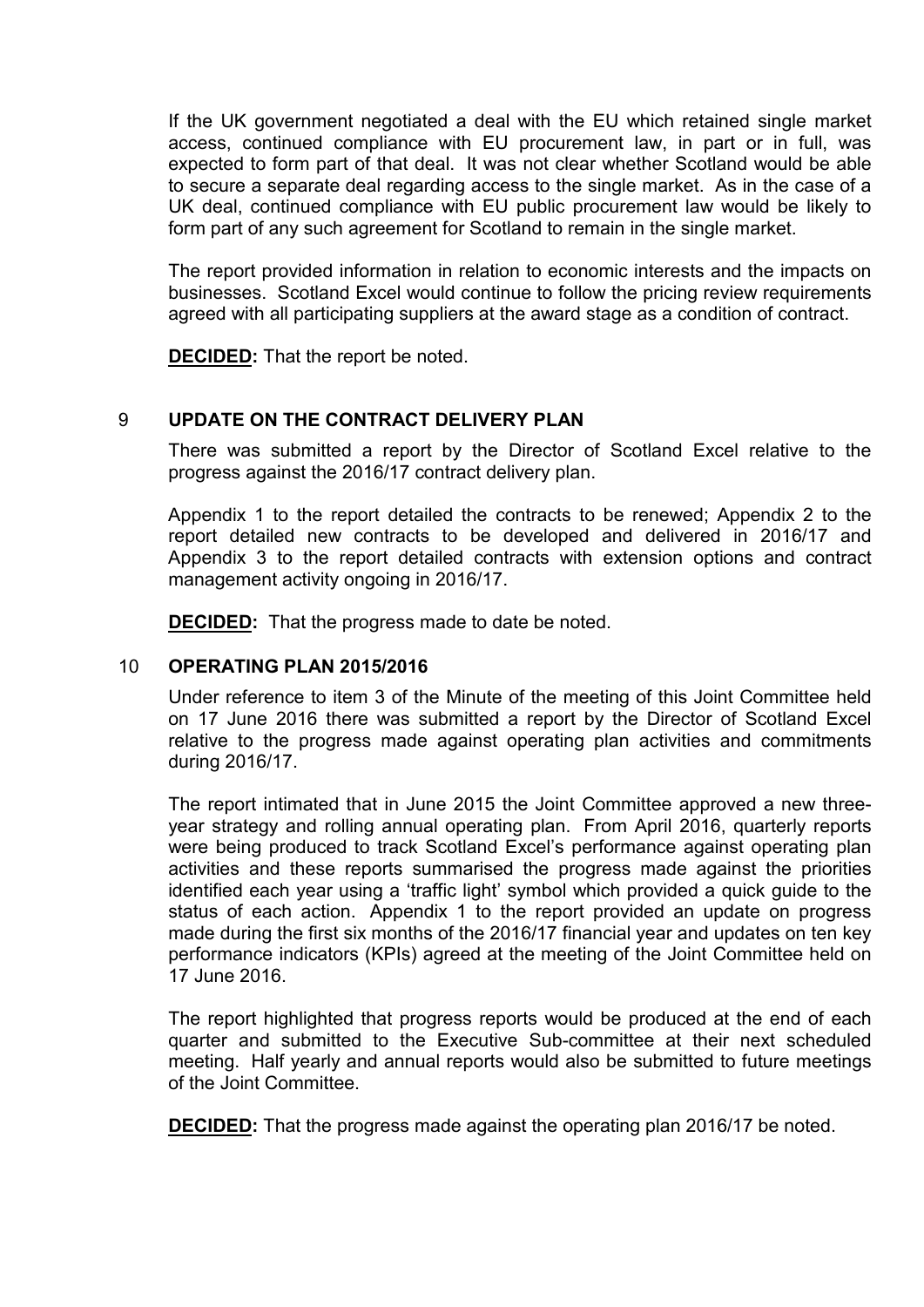# 11 **CARE AND HOUSING PROPOSALS**

There was submitted a report by the Director of Scotland Excel relative to recent engagement with the Scottish Government seeking funding for two new areas of delivery, being an extension of Scotland Excel's care portfolio to include Care at Home and Adult Supported Living; and a proposal to support the housing sector in terms of procurement capability and ongoing development activity.

The report intimated that Scotland Excel's care portfolio currently covered a number of areas supporting care in both children and adult services. Adult Supported Living and Care at Home were areas where there had been no national approach despite spend being in the region of £850million per annum. A proposal had been presented to the Scottish Government to seek funding for a small team to explore these areas and develop best value at both a national and local level. A copy of the proposal submitted to the Scottish Government formed Appendix 1 to the report.

The report further intimated that the second proposal submitted to the Scottish Government identified the role Scotland Excel could play in supporting the Scottish Government's aspirations within the Affordable Housing Supply Programme. The proposal sought funding for a team to analyse housing spend and support savings through the use of existing frameworks, undertake procurement assessments and support the affordable housing sector in improving procurement capability. A copy of the proposal submitted to the Scottish Government formed Appendix 2 to the report.

## **DECIDED:**

(a) That the content of the proposals submitted to the Scottish Government be noted; and

(b) That the delivery of this new work be approved subject to funding being approved by the Scottish Government.

# 12 **DEVELOPMENT OF A SMALL VALUE PROCUREMENT SERVICE**

There was submitted a report by the Director of Scotland Excel relative to a proposal regarding the value that Scotland Excel could deliver to its members through the introduction of a small value procurement service. The proposal, if approved, would be implemented in fiscal 2017/18 and would run for four years, the life of the proposed contract.

The report intimated that as part of a review of funding operations in 2015, Scotland Excel had considered the use of procurement rebates as a possible funding mechanism. In 2016/17 members achieved approximately £1.4 million in procurement rebates. Following discussion with stakeholders it was felt that existing rebates currently received by members should be left untouched.

Subsequent to this agreement, Scotland Excel had recently implemented a framework for groceries with a new rebate attached and the report sought to utilise this new rebate, not currently utilised by members, to fund a new service based around low value procurement opportunities. The initial proposal sought to return cash to members to provide a degree of requisition mitigation however, extensive consultation resulted in a request for a value proposition rather than a cash return. The appendix to the report detailed the indicative source of rebates by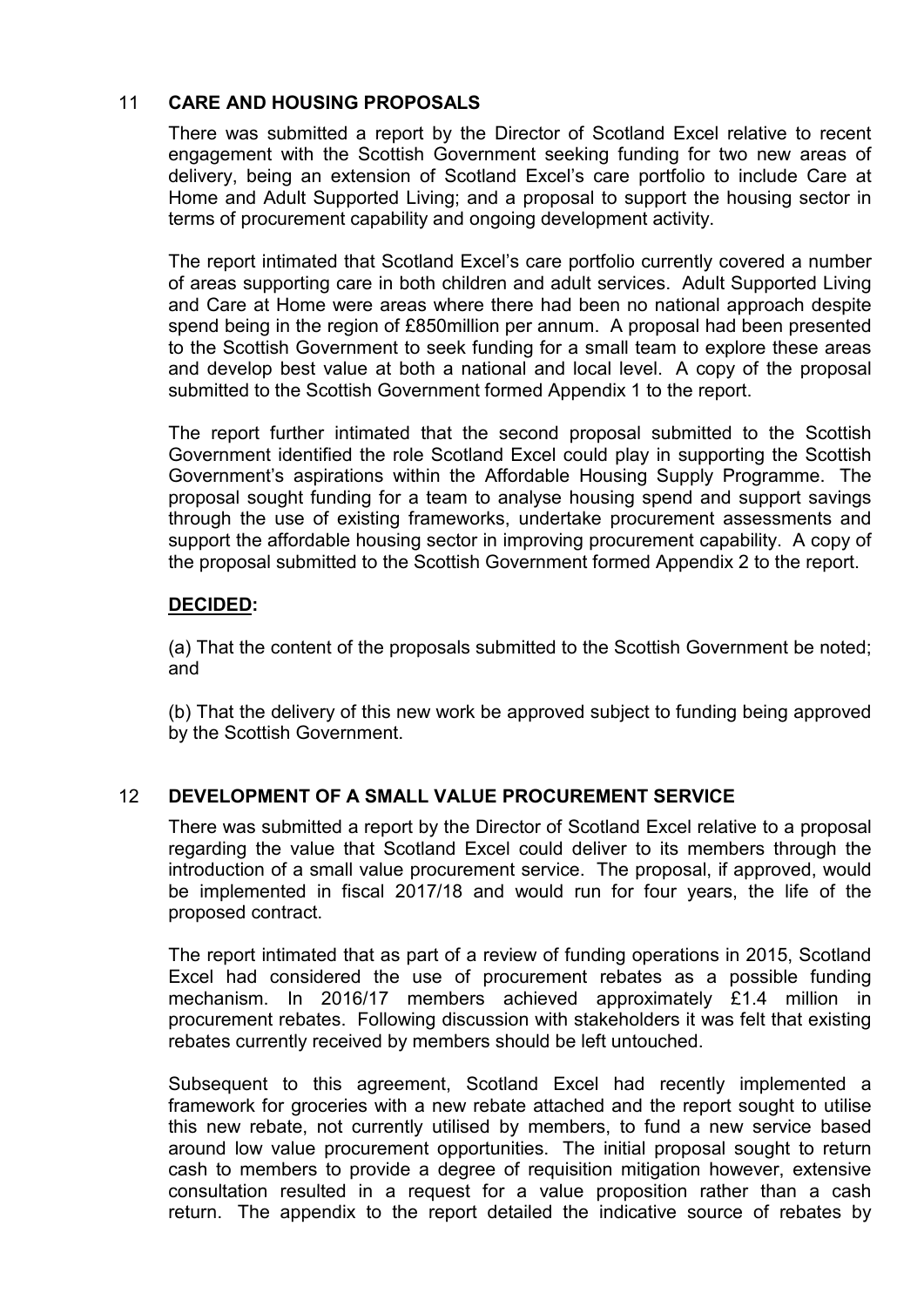council based on historical spend patterns.

The report detailed the operating model of the delivery team and the benefits across three areas of cost avoidance, resources and contractual savings.

# **DECIDED:**

- (a) That the report be noted; and
- (b) That the introduction of a small value contracts team be approved.

# 13 **PROPOSAL TO DEVELOP A PARTNERSHIP MODEL WITH CROWN COMMERCIAL SERVICES**

There was submitted a report by the Director of Scotland Excel relative to the proposal that Scotland Excel enter into a partnership agreement with Crown Commercial Services for the provision of cars and light commercial vehicles. A copy of the proposal report formed the appendix to the report.

The report intimated that the current Scotland Excel framework for cars and light commercial vehicles expired on 31 May 2017. As part of a strategic category review Scotland Excel had considered various delivery models to meet the demands of councils. Given that the majority of vehicle types procured through this type of framework were standard vehicle models available directly from the UK vehicles market there was ample evidence to support that Scotland Excel and stakeholders would gain little strategic or economic value by conducting a further independent procurement exercise rather than collaborating with another public sector body.

A review of viable alternatives had concluded that the current arrangement developed by Crown Commercial Services, an executive agency sponsored by H.M. Government Cabinet Office, represented an opportunity for Scottish local authorities to benefit from the economies of scale offered by a national contract. Additional benefits included that the reduction in the resource requirement within Scotland Excel to develop a replacement contract would support the pursuit of additional contract activity for member councils.

# **DECIDED:**

(a) That the report be noted; and

(b) That the development of a partnership with Crown Commercial Services be approved.

# 14 **CARE HOME SERVICES FOR OLDER PEOPLE**

There was submitted a report by the Director of Scotland Excel relative to work undertaken in respect of care home services for older people and setting out the rationale for seeking further funding from councils/health and social care partnerships to continue with this critical activity.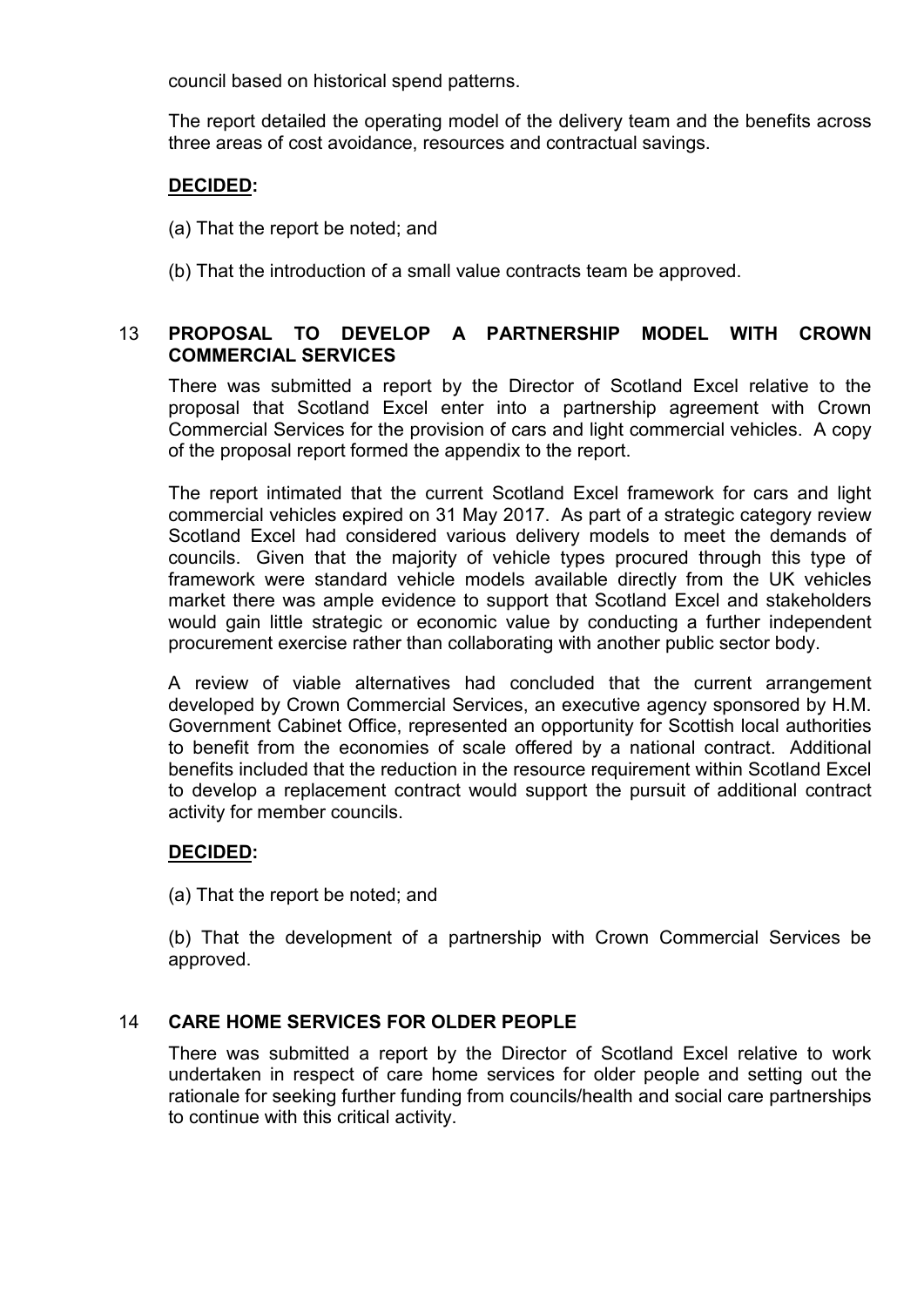The report intimated that in Scotland, care home provision was delivered by more than 300 providers across almost 900 care homes and that 20 providers received more than 50% of the total expenditure. Given the cross local authority expenditure presence of these 20 providers and the prevalence of ever more complex business and financial structures, 25 local authorities provided project funding to Scotland Excel to facilitate a range of services to support local strategic commissioning of care home services for older people. Scotland Excel had taken this work forward under four work streams, market intelligence; financial risk; cost of care; and procurement strategy. Appendix 1 to the report detailed the progress made across all work streams.

CoSLA was currently working with Scottish Government and other partners on the reform of adult social care. Scotland Excel was an integral part of this work through participation on a range of governance groups. The reform activity recognised that the current National Care Home Contract (NCHC) fee setting and procurement process required review to acknowledge changing policy, including the establishment of health and social care partnerships and the requirement for joint strategic commissioning plans. Scotland Excel had led on the development of a cost care calculator which would underpin fee negotiations by providing a tool which examined care home costs more forensically than before.

The Scottish Government/CoSLA Task Force for the Future of Residential Care made several recommendations on future commissioning of services including 'partnerships should explore new procurement methodologies to offer control over quality and capacity'. In recognition of this recommendation, and to support current NCHC reform, Scotland Excel had been developing a procurement strategy exploring potential procurement and non-procurement options for the future sourcing of care home services. The report detailed the objectives the strategy could deliver.

Scotland Excel was seeking a three-year programme of funding from local authorities/health and social care partnerships to build on work already completed and embark on an extensive work programme. The annual funding sought per local authority/health and social care partnership over the next three years was detailed in Appendix 2 to the report.

**DECIDED:** That the proposal be endorsed.

## 15 **REVENUE ESTIMATES 2017/2018**

There was submitted a joint report by the Treasurer and the Director of Scotland Excel relative to the revenue estimates for Scotland Excel including the requisition for the constituent authorities for financial year 2017/18.

Appendix 1 to the report detailed the revenue estimates 2017/18 and Appendix 2 to the report detailed the member authority requisition levels.

## **DECIDED:**

(a) That the revenue estimates of Scotland Excel for the financial year 2017/18, as detailed in Appendix 1 to the report, be agreed;

(b) That the utilisation of reserve funding, as detailed in Appendix 1 to the report, be agreed; and